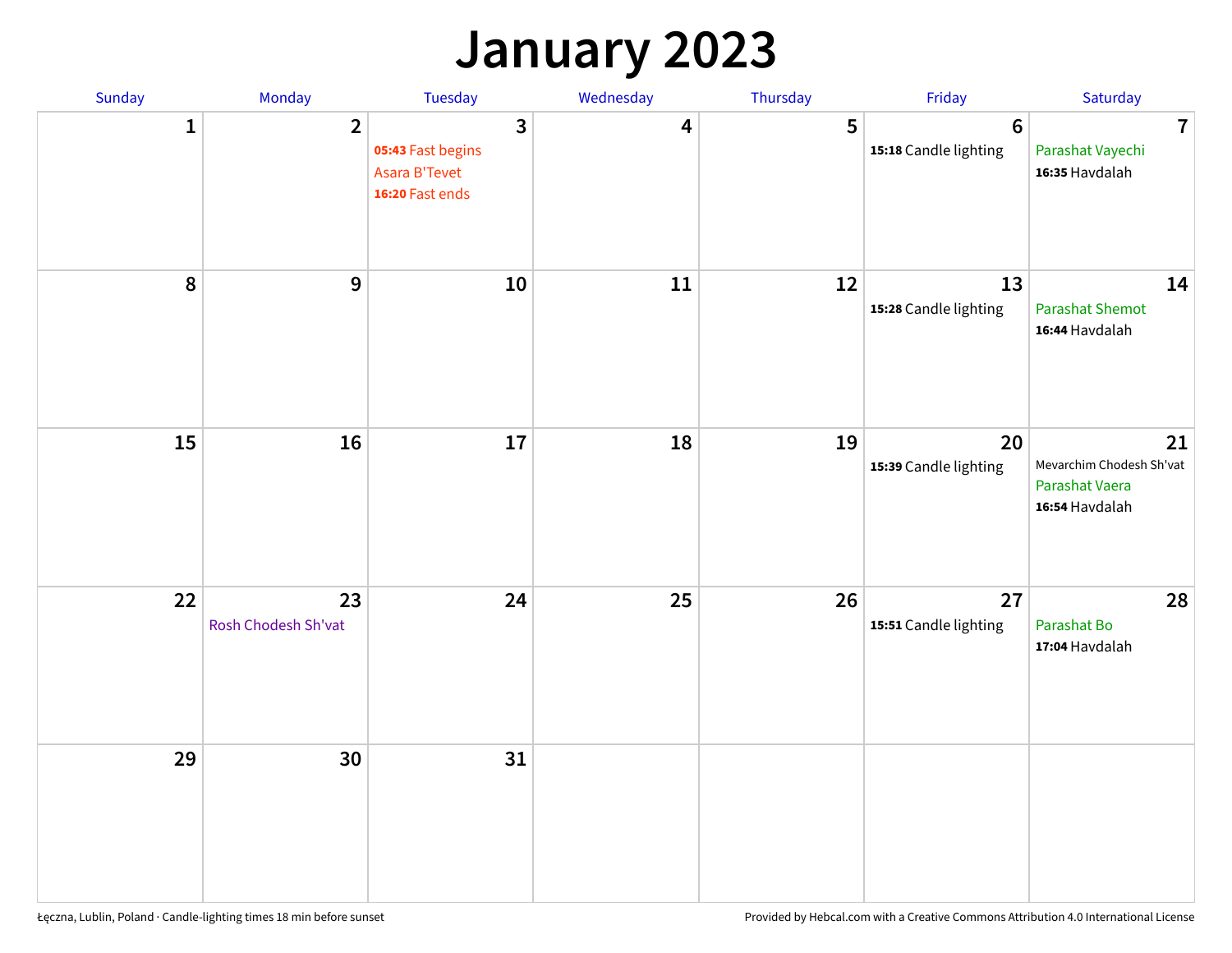# **February 2023**

| Sunday | Monday                        | Tuesday                 | Wednesday               | Thursday       | Friday                                  | Saturday                                                                                               |
|--------|-------------------------------|-------------------------|-------------------------|----------------|-----------------------------------------|--------------------------------------------------------------------------------------------------------|
|        |                               |                         | 1                       | $\overline{2}$ | $\overline{3}$<br>16:03 Candle lighting | $\overline{\mathbf{4}}$<br><b>Shabbat Shirah</b><br>Parashat Beshalach<br>17:16 Havdalah               |
| 5      | $6\phantom{1}6$<br>Tu BiShvat | $\overline{7}$          | 8                       | 9              | 10<br>16:16 Candle lighting             | 11<br>Parashat Yitro<br>17:27 Havdalah                                                                 |
| 12     | 13                            | 14                      | 15                      | 16             | 17<br>16:28 Candle lighting             | 18<br><b>Shabbat Shekalim</b><br>Mevarchim Chodesh Adar<br><b>Parashat Mishpatim</b><br>17:39 Havdalah |
| 19     | 20                            | 21<br>Rosh Chodesh Adar | 22<br>Rosh Chodesh Adar | 23             | 24<br>16:41 Candle lighting             | 25<br>Parashat Terumah<br>17:51 Havdalah                                                               |
| 26     | 27                            | 28                      |                         |                |                                         |                                                                                                        |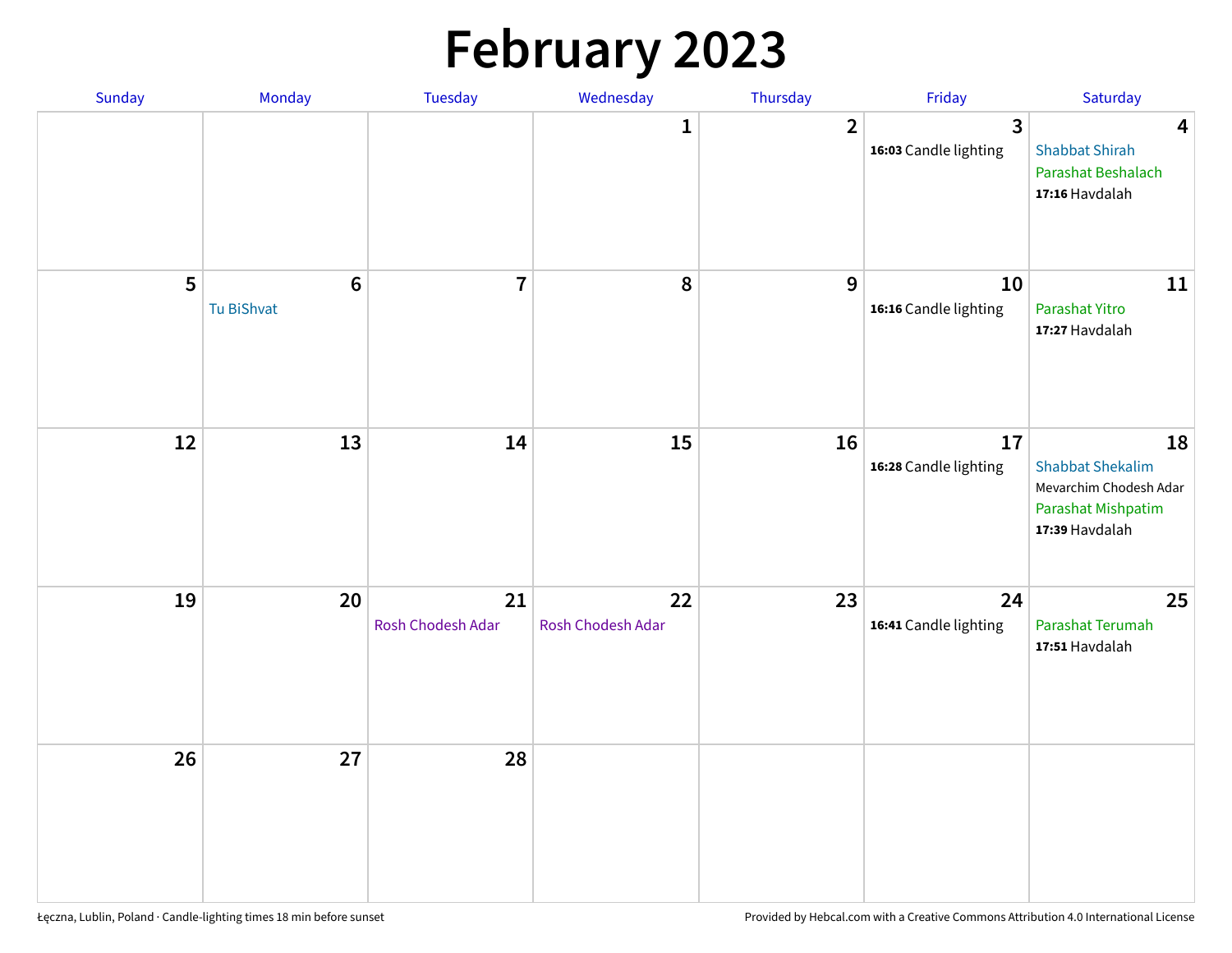# **March 2023**

| Sunday | Monday                                                                                               | Tuesday                 | Wednesday                 | Thursday                 | Friday                      | Saturday                                                                                                 |
|--------|------------------------------------------------------------------------------------------------------|-------------------------|---------------------------|--------------------------|-----------------------------|----------------------------------------------------------------------------------------------------------|
|        |                                                                                                      |                         | 1                         | $\overline{2}$           | 3<br>16:53 Candle lighting  | $\overline{\mathbf{4}}$<br><b>Shabbat Zachor</b><br>Parashat Tetzaveh<br>18:03 Havdalah                  |
| 5      | $6\phantom{a}$<br>04:25 Fast begins<br><b>Ta'anit Esther</b><br>17:57 Fast ends<br><b>Erev Purim</b> | $\overline{7}$<br>Purim | 8<br><b>Shushan Purim</b> | 9                        | 10<br>17:05 Candle lighting | 11<br><b>Shabbat Parah</b><br>Parashat Ki Tisa<br>18:15 Havdalah                                         |
| 12     | 13                                                                                                   | 14                      | 15                        | 16                       | 17<br>17:17 Candle lighting | 18<br><b>Shabbat HaChodesh</b><br>Mevarchim Chodesh Nisan<br>Parashat Vayakhel-Pekudei<br>18:27 Havdalah |
| 19     | 20                                                                                                   | 21                      | 22                        | 23<br>Rosh Chodesh Nisan | 24<br>17:29 Candle lighting | 25<br>Parashat Vayikra<br>18:39 Havdalah                                                                 |
| 26     | 27                                                                                                   | 28                      | 29                        | 30                       | 31<br>18:41 Candle lighting |                                                                                                          |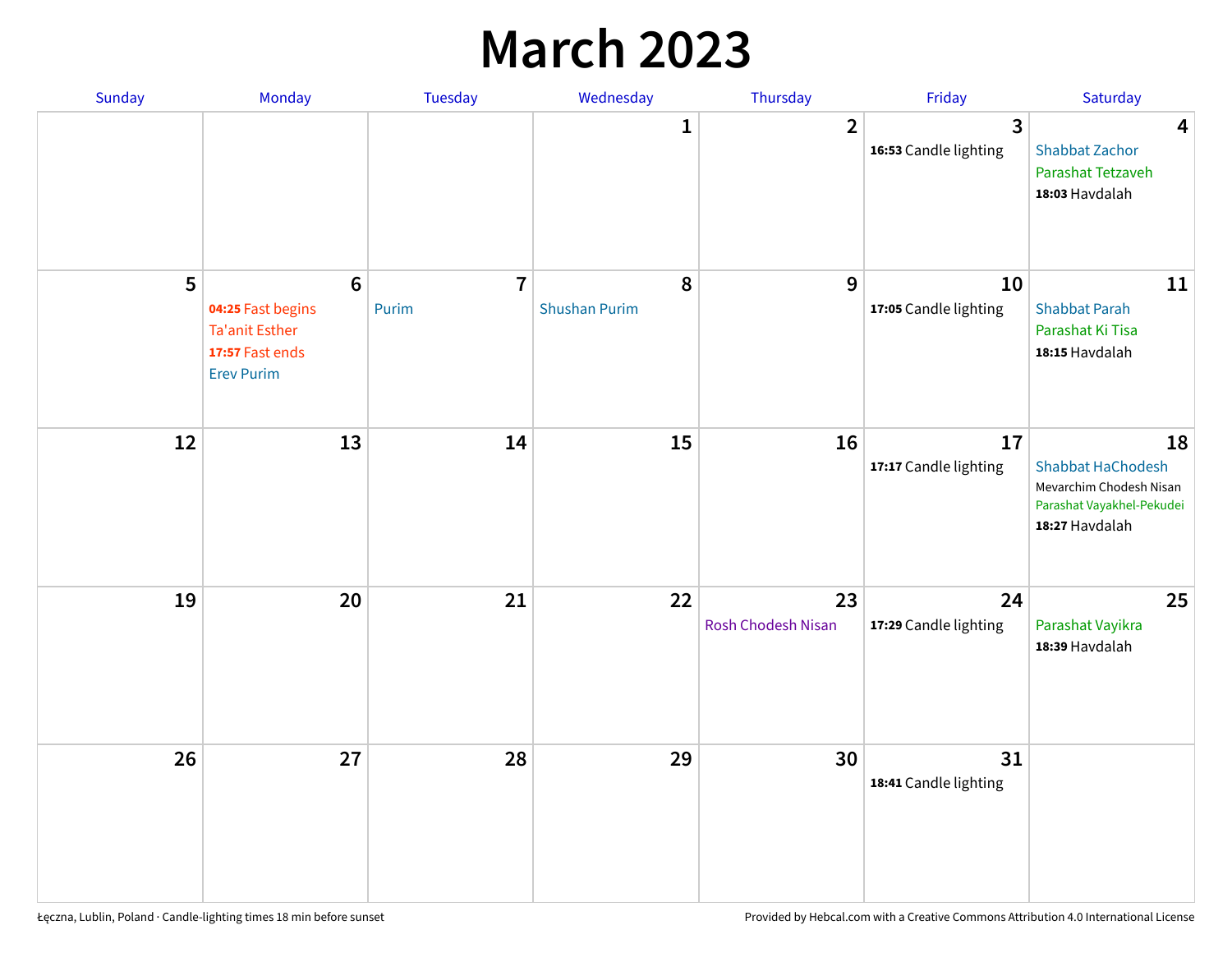# **April 2023**

| Sunday           | Monday          | <b>Tuesday</b>                            | Wednesday                                                                                   | Thursday                                 | Friday                                            | Saturday                                                                              |
|------------------|-----------------|-------------------------------------------|---------------------------------------------------------------------------------------------|------------------------------------------|---------------------------------------------------|---------------------------------------------------------------------------------------|
|                  |                 |                                           |                                                                                             |                                          |                                                   | 1<br><b>Shabbat HaGadol</b><br>Yom HaAliyah<br><b>Parashat Tzav</b><br>19:51 Havdalah |
| $\overline{2}$   | 3               | 4                                         | 5                                                                                           | $6\phantom{1}6$                          | $\overline{7}$                                    | 8                                                                                     |
|                  |                 |                                           | 04:11 Fast begins<br><b>Ta'anit Bechorot</b><br><b>Erev Pesach</b><br>18:49 Candle lighting | <b>Pesach I</b><br>20:01 Candle lighting | <b>Pesach II</b><br>18:52 Candle lighting         | Pesach III (CH"M)<br>20:04 Havdalah                                                   |
| 9                | 10              | 11                                        | 12                                                                                          | 13                                       | 14                                                | 15                                                                                    |
| Pesach IV (CH"M) | Pesach V (CH"M) | Pesach VI (CH"M)<br>18:59 Candle lighting | <b>Pesach VII</b><br>20:12 Candle lighting                                                  | <b>Pesach VIII</b><br>20:14 Havdalah     | 19:04 Candle lighting                             | Mevarchim Chodesh Iyyar<br>Parashat Shmini<br>20:17 Havdalah                          |
| 16               | 17              | 18<br>Yom HaShoah                         | 19                                                                                          | 20                                       | 21<br>Rosh Chodesh Iyyar<br>19:16 Candle lighting | 22<br>Rosh Chodesh Iyyar<br>Parashat Tazria-Metzora<br>20:31 Havdalah                 |
| 23               | 24              | 25<br>Yom HaZikaron                       | 26<br>Yom HaAtzma'ut                                                                        | 27                                       | 28<br>19:27 Candle lighting                       | 29<br>Parashat Achrei Mot-Kedoshim<br>20:44 Havdalah                                  |
| 30               |                 |                                           |                                                                                             |                                          |                                                   |                                                                                       |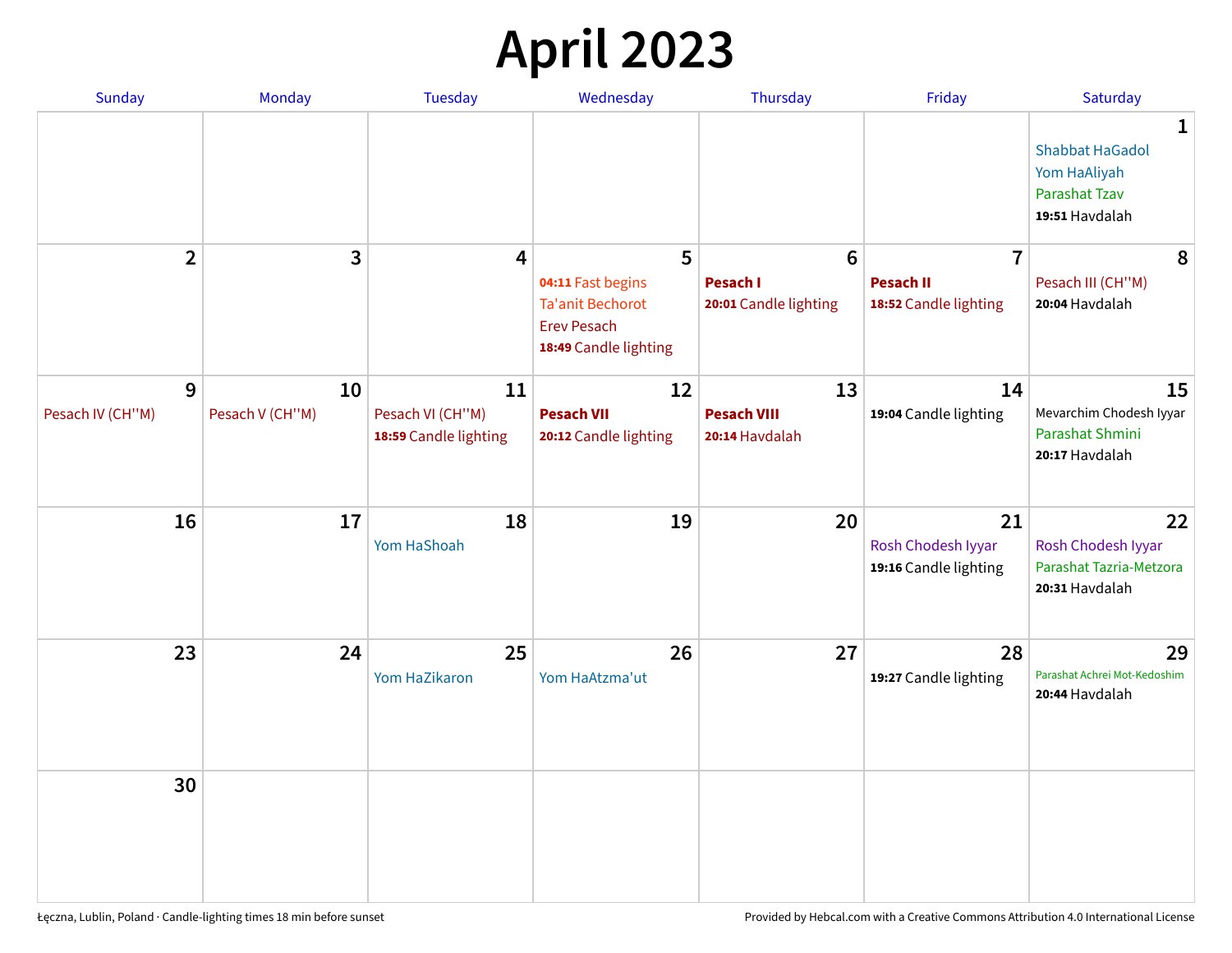### **May 2023**

| <b>Sunday</b>            | Monday      | Tuesday         | Wednesday | Thursday                                           | Friday                                          | Saturday                                                             |
|--------------------------|-------------|-----------------|-----------|----------------------------------------------------|-------------------------------------------------|----------------------------------------------------------------------|
|                          | $\mathbf 1$ | $\mathbf{2}$    | 3         | 4                                                  | 5<br>Pesach Sheni<br>19:38 Candle lighting      | $6\phantom{1}6$<br><b>Parashat Emor</b><br>20:58 Havdalah            |
| $\overline{7}$           | $\pmb{8}$   | 9<br>Lag BaOmer | 10        | 11                                                 | 12<br>19:49 Candle lighting                     | 13<br>Parashat Behar-Bechukotai<br>21:12 Havdalah                    |
| 14                       | 15          | 16              | 17        | 18                                                 | 19<br>Yom Yerushalayim<br>20:00 Candle lighting | 20<br>Mevarchim Chodesh Sivan<br>Parashat Bamidbar<br>21:25 Havdalah |
| 21<br>Rosh Chodesh Sivan | 22          | 23              | 24        | 25<br><b>Erev Shavuot</b><br>20:08 Candle lighting | 26<br><b>Shavuot I</b><br>20:09 Candle lighting | 27<br><b>Shavuot II</b><br>21:37 Havdalah                            |
| 28                       | 29          | 30              | 31        |                                                    |                                                 |                                                                      |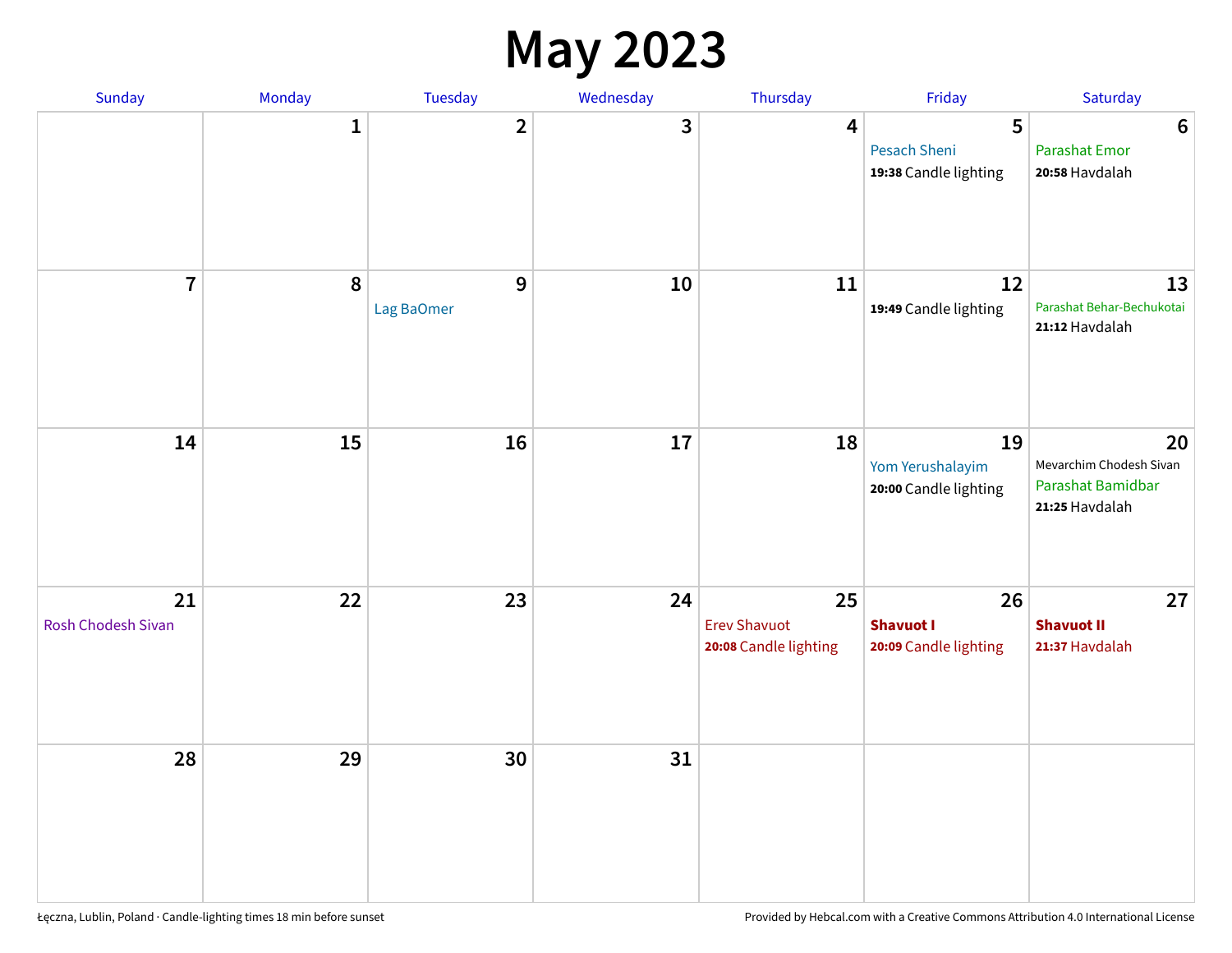#### **June 2023**

| Sunday                  | Monday                   | Tuesday                         | Wednesday      | Thursday     | Friday                                  | Saturday                                                            |
|-------------------------|--------------------------|---------------------------------|----------------|--------------|-----------------------------------------|---------------------------------------------------------------------|
|                         |                          |                                 |                | $\mathbf{1}$ | $\overline{2}$<br>20:17 Candle lighting | $\overline{3}$<br>Parashat Nasso<br>21:48 Havdalah                  |
| $\overline{\mathbf{4}}$ | 5                        | $\bf 6$                         | $\overline{7}$ | 8            | 9<br>20:24 Candle lighting              | 10<br>Parashat Beha'alotcha<br>21:56 Havdalah                       |
| $11\,$                  | 12                       | 13                              | 14             | 15           | 16<br>20:28 Candle lighting             | 17<br>Mevarchim Chodesh Tamuz<br>Parashat Sh'lach<br>22:01 Havdalah |
| 18                      | 19<br>Rosh Chodesh Tamuz | 20<br><b>Rosh Chodesh Tamuz</b> | 21             | 22           | 23<br>20:30 Candle lighting             | 24<br>Parashat Korach<br>22:03 Havdalah                             |
| 25                      | 26                       | 27                              | 28             | 29           | 30<br>20:30 Candle lighting             |                                                                     |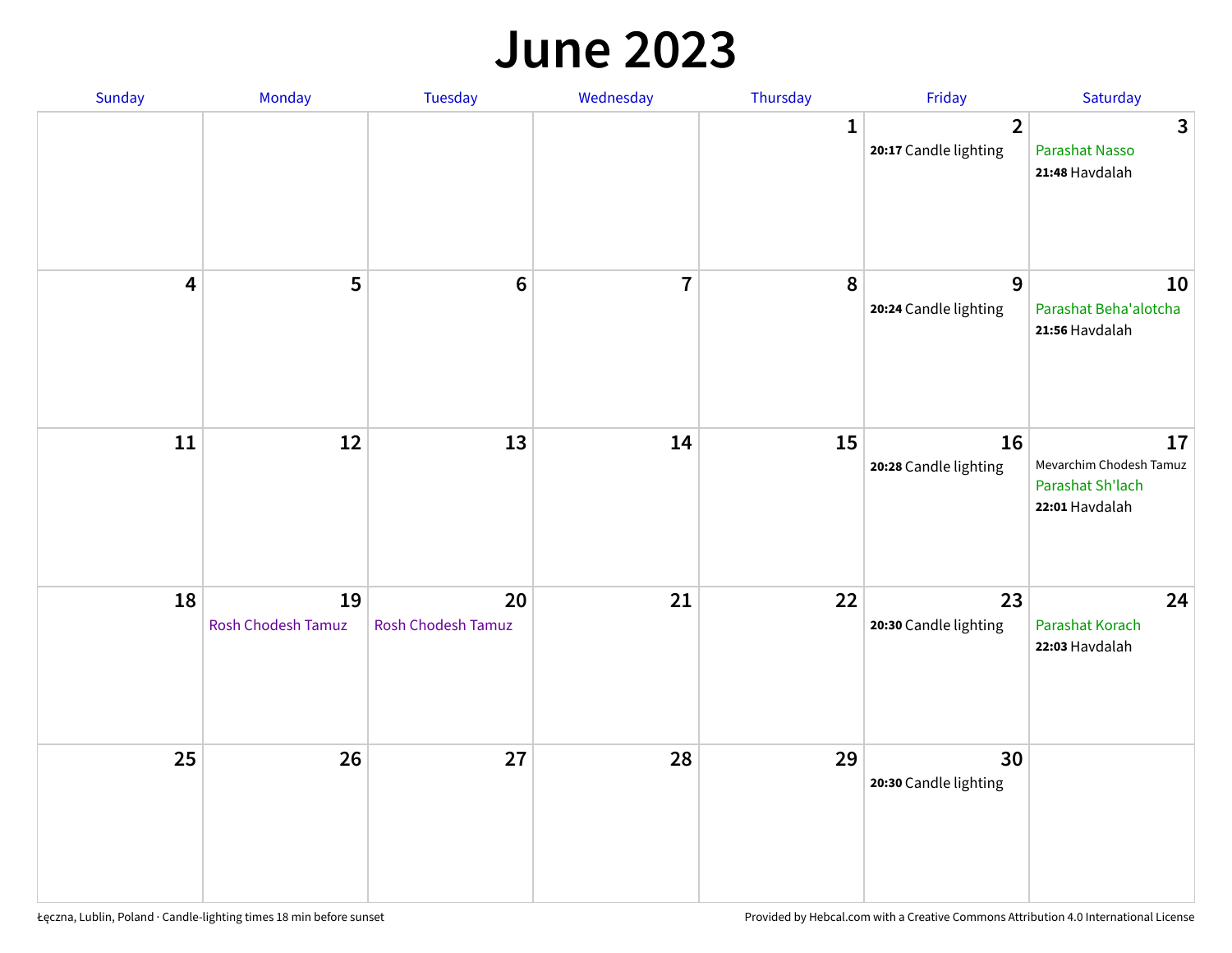# **July 2023**

| Sunday         | Monday       | <b>Tuesday</b> | Wednesday                                   | Thursday                                                 | Friday                                  | Saturday                                                              |
|----------------|--------------|----------------|---------------------------------------------|----------------------------------------------------------|-----------------------------------------|-----------------------------------------------------------------------|
|                |              |                |                                             |                                                          |                                         | $\mathbf 1$<br>Parashat Chukat-Balak<br>22:01 Havdalah                |
| $\overline{2}$ | $\mathbf{3}$ | 4              | 5                                           | $6\phantom{1}6$<br><b>Tzom Tammuz</b><br>21:42 Fast ends | $\overline{7}$<br>20:27 Candle lighting | 8<br><b>Parashat Pinchas</b><br>21:55 Havdalah                        |
| 9              | 10           | 11             | 12                                          | 13                                                       | 14<br>20:21 Candle lighting             | 15<br>Mevarchim Chodesh Av<br>Parashat Matot-Masei<br>21:47 Havdalah  |
| 16             | 17           | 18             | 19<br>Rosh Chodesh Av                       | 20                                                       | 21<br>20:14 Candle lighting             | 22<br><b>Shabbat Chazon</b><br>Parashat Devarim<br>21:36 Havdalah     |
| 23             | 24           | 25             | 26<br>20:25 Fast begins<br>Erev Tish'a B'Av | 27<br>Tish'a B'Av<br>21:15 Fast ends                     | 28<br>20:04 Candle lighting             | 29<br><b>Shabbat Nachamu</b><br>Parashat Vaetchanan<br>21:24 Havdalah |
| 30             | 31           |                |                                             |                                                          |                                         |                                                                       |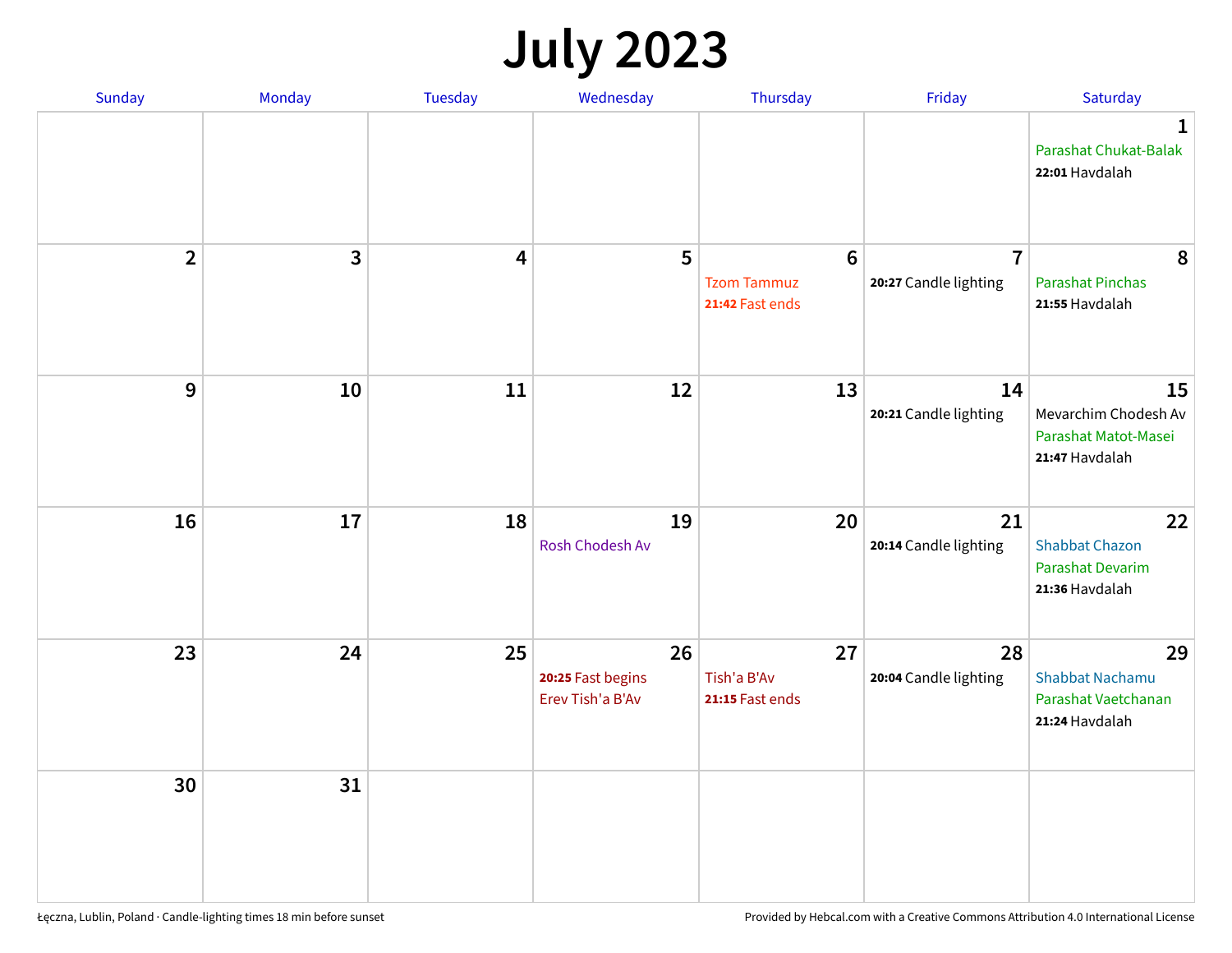# **August 2023**

| Sunday  | Monday         | Tuesday      | Wednesday               | Thursday                | Friday                                                                     | Saturday                                                         |
|---------|----------------|--------------|-------------------------|-------------------------|----------------------------------------------------------------------------|------------------------------------------------------------------|
|         |                | $\mathbf{1}$ | $\mathbf{2}$<br>Tu B'Av | $\mathbf{3}$            | $\overline{4}$<br>19:53 Candle lighting                                    | 5<br><b>Parashat Eikev</b><br>21:09 Havdalah                     |
| $\bf 6$ | $\overline{7}$ | 8            | $\boldsymbol{9}$        | 10                      | 11<br>19:40 Candle lighting                                                | 12<br>Mevarchim Chodesh Elul<br>Parashat Re'eh<br>20:54 Havdalah |
| 13      | 14             | 15           | 16                      | 17<br>Rosh Chodesh Elul | 18<br>Rosh Hashana LaBehemot<br>Rosh Chodesh Elul<br>19:27 Candle lighting | 19<br><b>Parashat Shoftim</b><br>20:38 Havdalah                  |
| 20      | 21             | 22           | 23                      | 24                      | 25<br>19:12 Candle lighting                                                | 26<br>Parashat Ki Teitzei<br>20:22 Havdalah                      |
| 27      | 28             | 29           | 30                      | 31                      |                                                                            |                                                                  |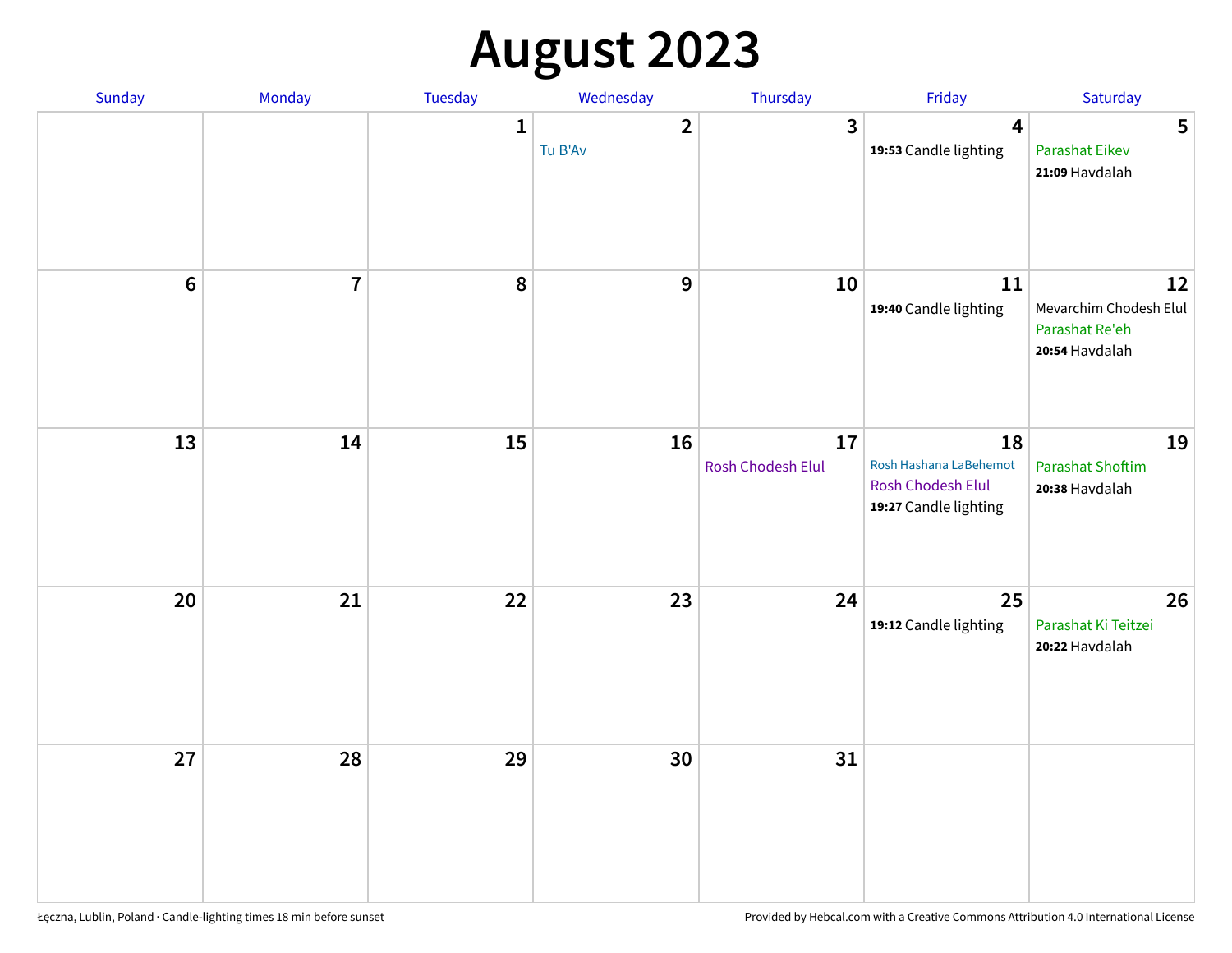# **September 2023**

| Sunday                                                | Monday                                                             | Tuesday | Wednesday       | Thursday       | Friday                                            | Saturday                                                            |
|-------------------------------------------------------|--------------------------------------------------------------------|---------|-----------------|----------------|---------------------------------------------------|---------------------------------------------------------------------|
|                                                       |                                                                    |         |                 |                | 1<br>18:57 Candle lighting                        | $\overline{2}$<br>Parashat Ki Tavo<br>20:05 Havdalah                |
| 3                                                     | $\overline{\mathbf{4}}$                                            | 5       | $6\phantom{1}6$ | $\overline{7}$ | 8<br>18:41 Candle lighting                        | 9<br>Leil Selichot<br>Parashat Nitzavim-Vayeilech<br>19:48 Havdalah |
| 10                                                    | 11                                                                 | 12      | 13              | 14             | 15<br>Erev Rosh Hashana<br>18:25 Candle lighting  | 16<br>Rosh Hashana 5784<br>19:31 Candle lighting                    |
| 17<br><b>Rosh Hashana II</b><br>19:29 Havdalah        | 18<br>04:26 Fast begins<br><b>Tzom Gedaliah</b><br>19:17 Fast ends | 19      | 20              | 21             | 22<br>18:09 Candle lighting                       | 23<br><b>Shabbat Shuva</b><br>Parashat Ha'Azinu<br>19:15 Havdalah   |
| 24<br><b>Erev Yom Kippur</b><br>18:05 Candle lighting | 25<br><b>Yom Kippur</b><br>19:10 Havdalah                          | 26      | 27              | 28             | 29<br><b>Erev Sukkot</b><br>17:53 Candle lighting | 30<br>Sukkot I<br>18:59 Candle lighting                             |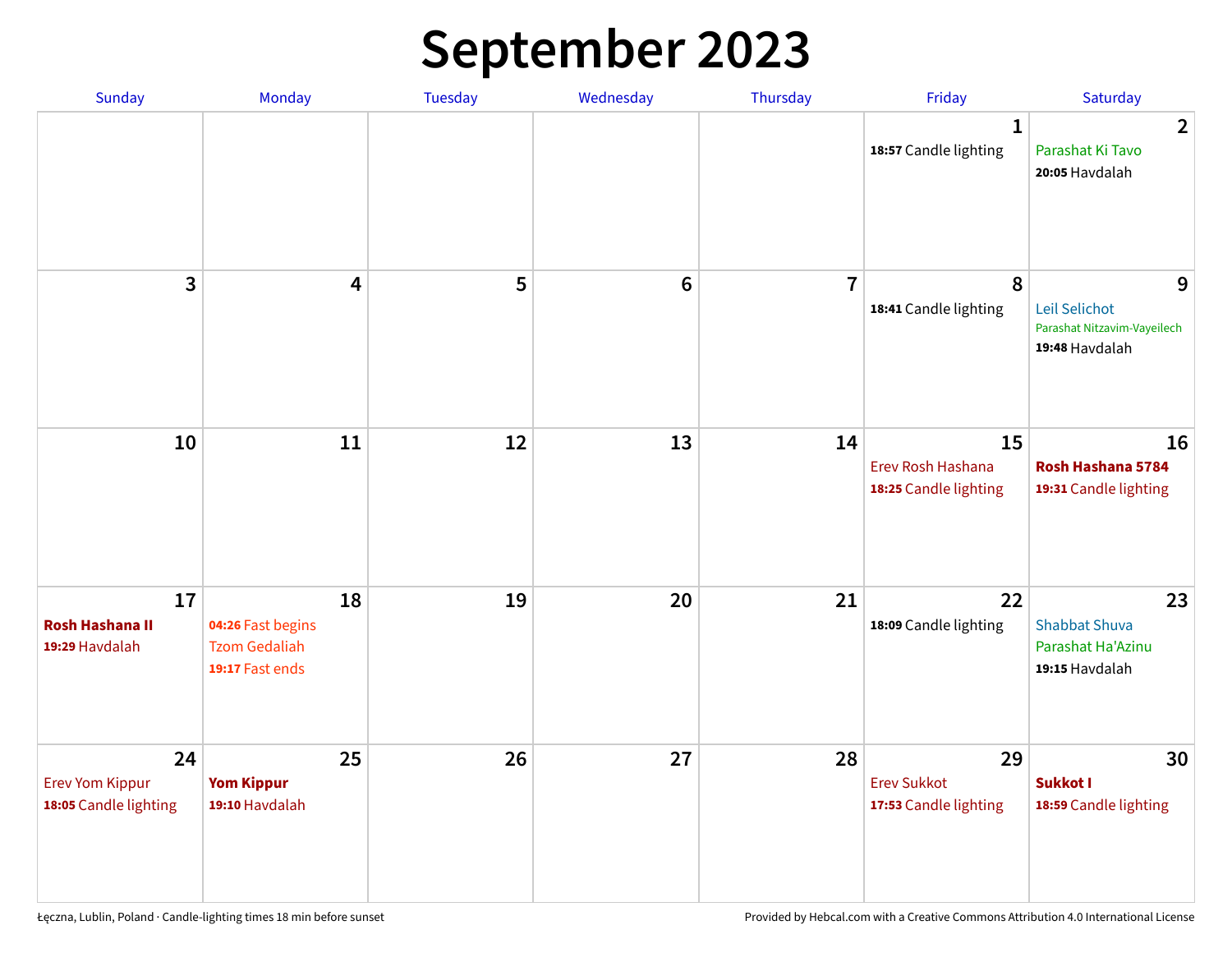# **October 2023**

| Sunday                                             | Monday                              | <b>Tuesday</b>        | Wednesday                         | Thursday              | Friday                                                               | Saturday                                                                       |
|----------------------------------------------------|-------------------------------------|-----------------------|-----------------------------------|-----------------------|----------------------------------------------------------------------|--------------------------------------------------------------------------------|
| $\mathbf{1}$<br><b>Sukkot II</b><br>18:56 Havdalah | $\overline{2}$<br>Sukkot III (CH"M) | 3<br>Sukkot IV (CH"M) | $\overline{4}$<br>Sukkot V (CH"M) | 5<br>Sukkot VI (CH"M) | $6\phantom{1}$<br>Sukkot VII (Hoshana Raba)<br>17:37 Candle lighting | $\overline{\mathbf{7}}$<br><b>Shmini Atzeret</b><br>18:43 Candle lighting      |
| 8<br><b>Simchat Torah</b><br>18:41 Havdalah        | 9                                   | 10                    | 11                                | 12                    | 13<br>17:22 Candle lighting                                          | 14<br>Mevarchim Chodesh Cheshvan<br><b>Parashat Bereshit</b><br>18:28 Havdalah |
| 15<br>Rosh Chodesh Cheshvan                        | 16<br>Rosh Chodesh Cheshvan         | 17                    | 18                                | 19                    | 20<br>17:07 Candle lighting                                          | 21<br>Parashat Noach<br>18:14 Havdalah                                         |
| 22<br>Yom HaAliyah School Observance               | 23                                  | 24                    | 25                                | 26                    | 27<br>16:53 Candle lighting                                          | 28<br>Parashat Lech-Lecha<br>18:01 Havdalah                                    |
| 29                                                 | 30                                  | 31                    |                                   |                       |                                                                      |                                                                                |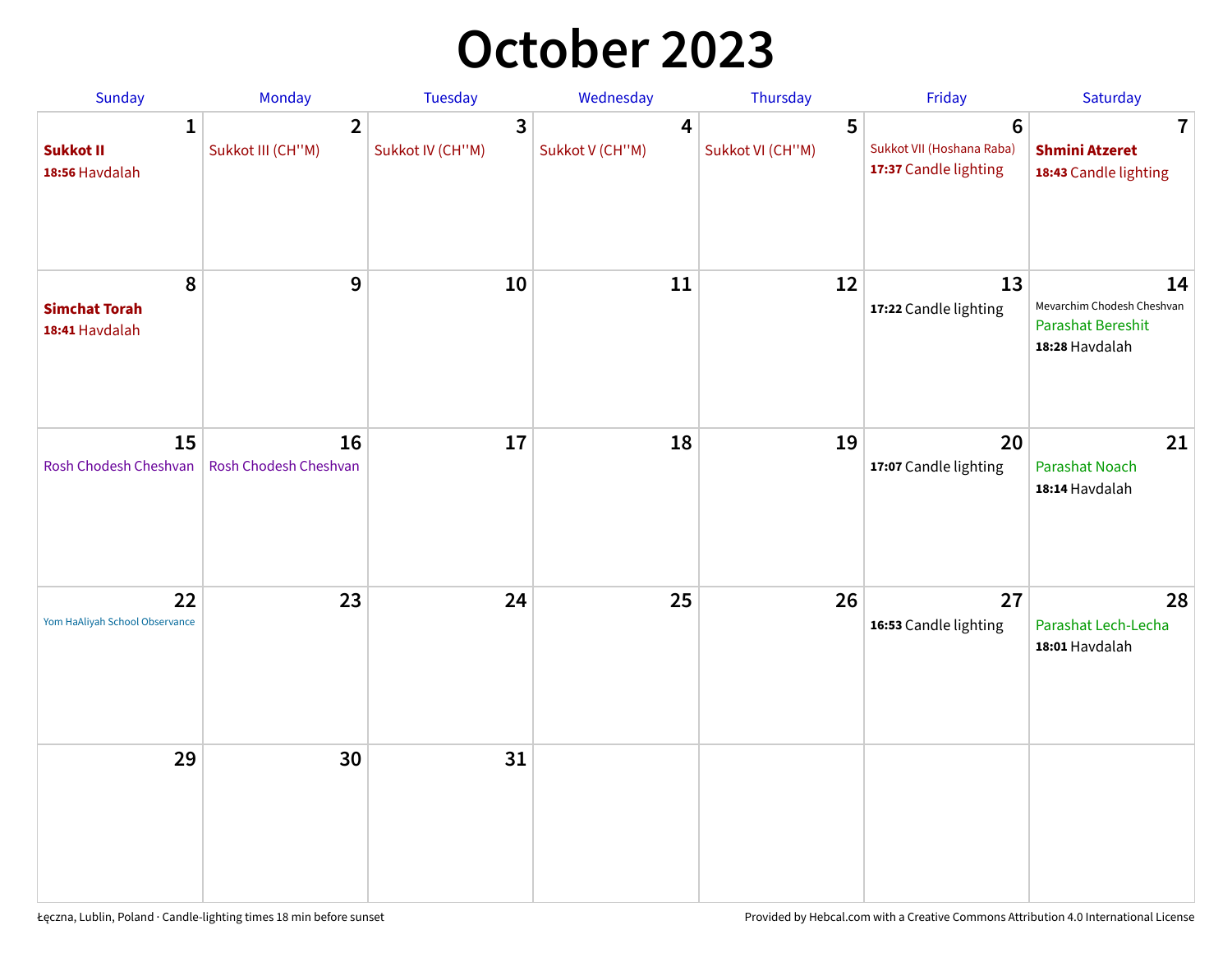#### **November 2023**

| Sunday | Monday         | Tuesday                   | Wednesday    | Thursday         | Friday                      | Saturday                                                                 |
|--------|----------------|---------------------------|--------------|------------------|-----------------------------|--------------------------------------------------------------------------|
|        |                |                           | $\mathbf{1}$ | $\overline{2}$   | 3<br>15:41 Candle lighting  | $\overline{\mathbf{4}}$<br>Parashat Vayera<br>16:49 Havdalah             |
| 5      | $6\phantom{a}$ | $\overline{7}$            | ${\bf 8}$    | $\boldsymbol{9}$ | 10<br>15:29 Candle lighting | 11<br>Mevarchim Chodesh Kislev<br>Parashat Chayei Sara<br>16:39 Havdalah |
| 12     | 13<br>Sigd     | 14<br>Rosh Chodesh Kislev | 15           | 16               | 17<br>15:19 Candle lighting | 18<br><b>Parashat Toldot</b><br>16:31 Havdalah                           |
| 19     | 20             | 21                        | 22           | 23               | 24<br>15:11 Candle lighting | 25<br>Parashat Vayetzei<br>16:24 Havdalah                                |
| 26     | 27             | 28                        | 29           | 30               |                             |                                                                          |